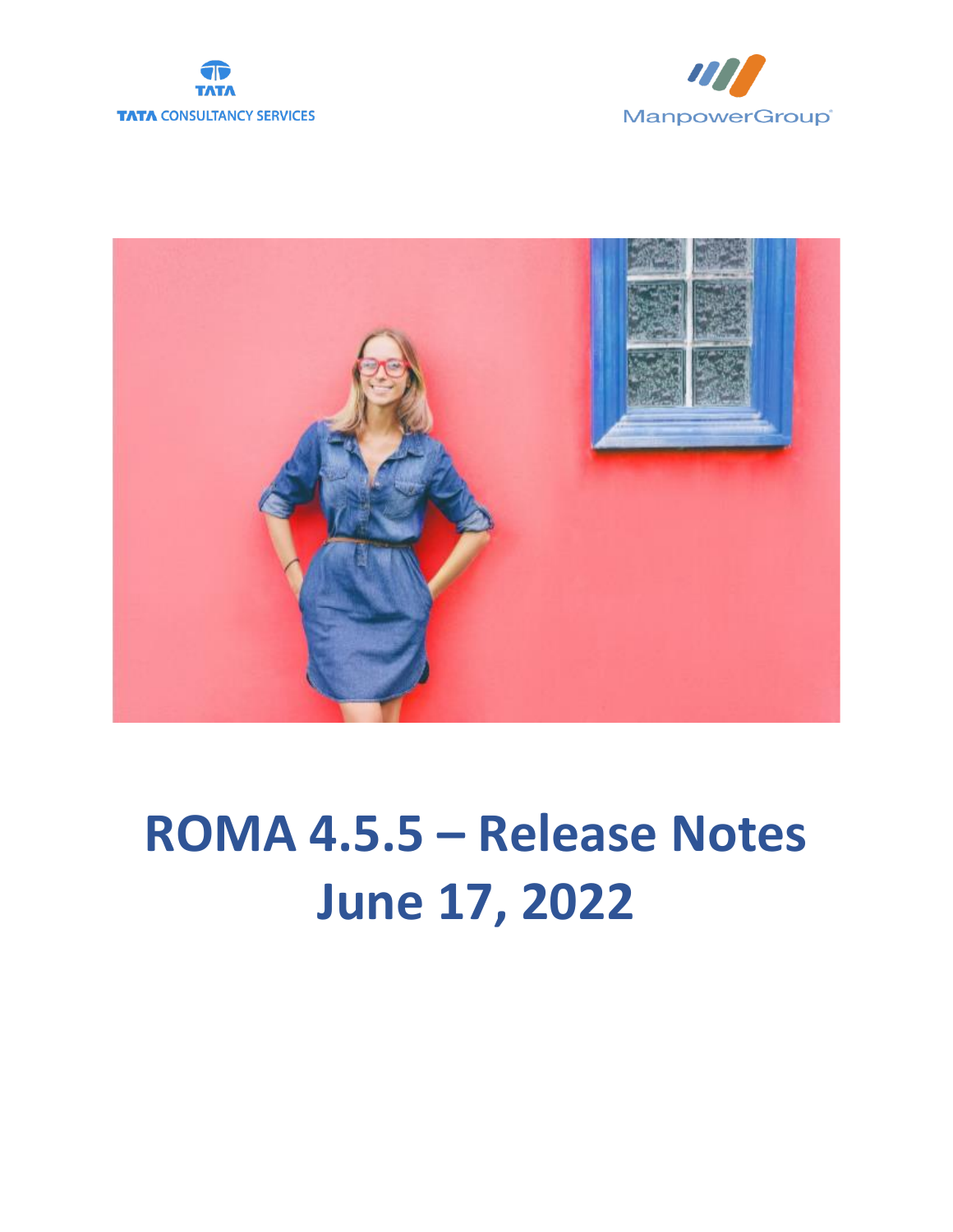### Contents

|    | 1.1 |  |  |
|----|-----|--|--|
|    | 1.2 |  |  |
| 2. |     |  |  |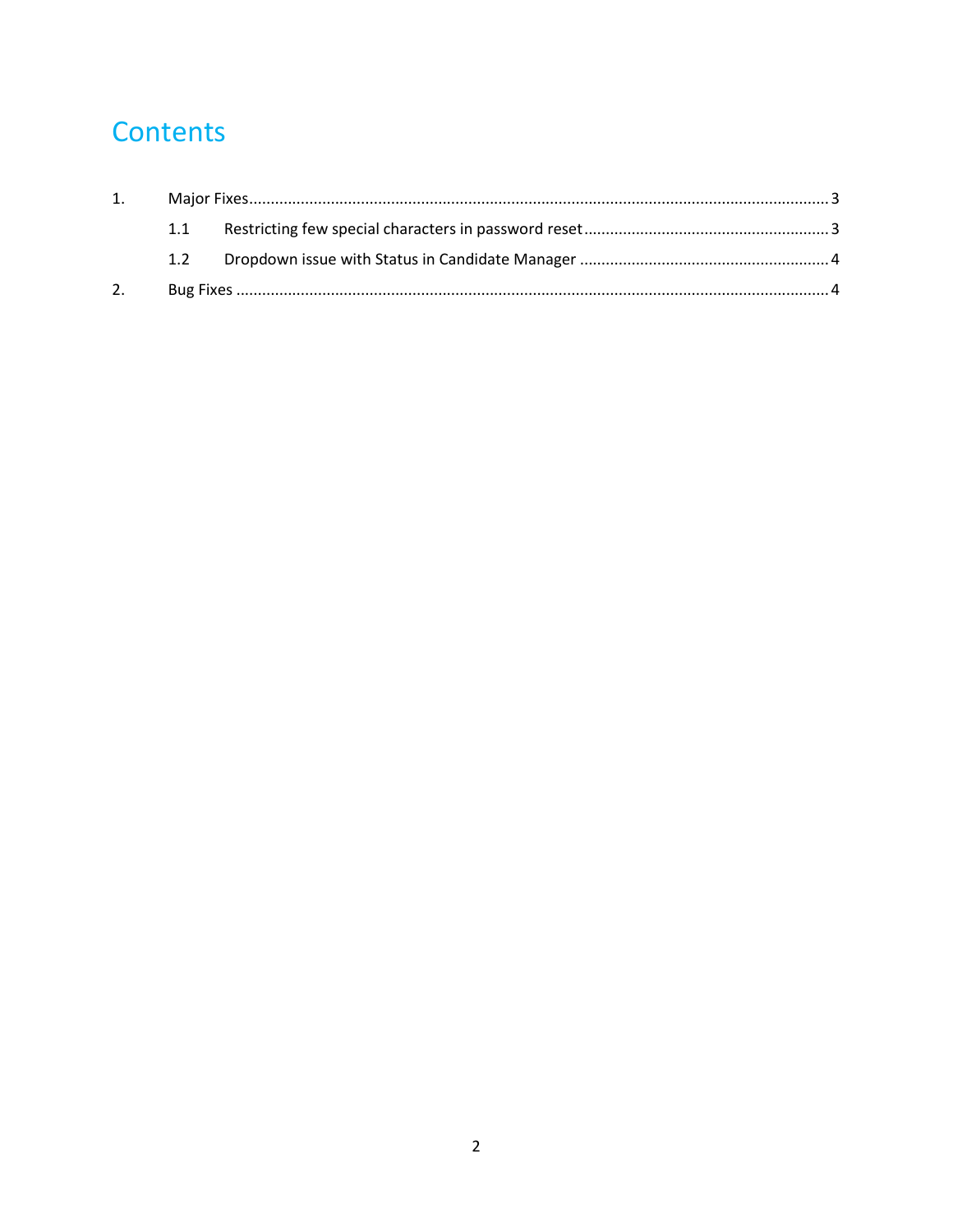### <span id="page-2-0"></span>**1.Major Fixes** What?

As part of application maintenance, we have proactively identified few issues and fixed those issues as part of this release.

- 1. Restricting few special characters in password reset
- 2. Dropdown issue with Status in Candidate Manager



To make sure the ROMA application up and run.



#### <span id="page-2-1"></span>1.1 Restricting few special characters in password reset

We found that there are few characters not allowed in ROMA application. But the users can type those characters and save the same in reset password, and change password page. The characters are [~%<>{}|\"]. Now the issue has been addressed and these characters will no longer accepted. If

|                          | <b>Reset Password</b>                                  |  |  |  |  |
|--------------------------|--------------------------------------------------------|--|--|--|--|
|                          | Please enter your user name and a new password.        |  |  |  |  |
| <b>User Name</b>         |                                                        |  |  |  |  |
| Password                 |                                                        |  |  |  |  |
| <b>Re-enter Password</b> |                                                        |  |  |  |  |
|                          | Cancel<br>OK<br>[~%<>{} \"] characters are not allowed |  |  |  |  |

user type those characters as part of password, then the error ' [~%<>{}|\"] characters are not allowed' will appear.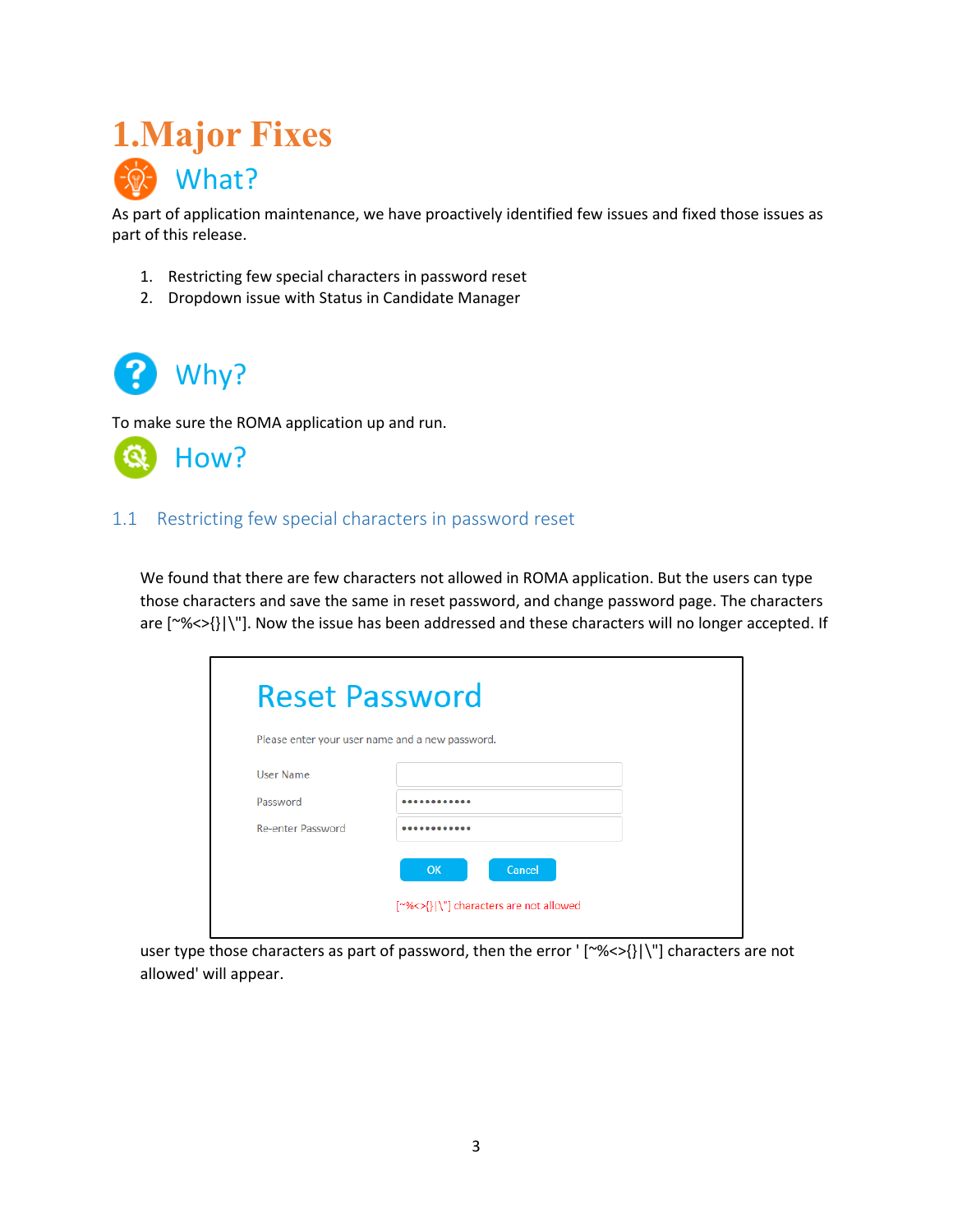#### <span id="page-3-0"></span>1.2 Dropdown issue with Status in Candidate Manager

The status field in candidate manager had a bug that whenever user was trying to find the status in the field, the value was not appearing in the dropdown. The root cause of the issue is that the field values are in case sensitive. Now the stated issue has been addressed and made available as part of the release.



### <span id="page-3-1"></span>**2.Bug Fixes**



Along with the above major issues, we have addressed most critical incidents / bugs to ensure a smooth user experience and make our platform a robust and reliable one. We will be communicating with all clients providing all the details of the bugs that were resolved specific to them as part of 4.5.5 release.